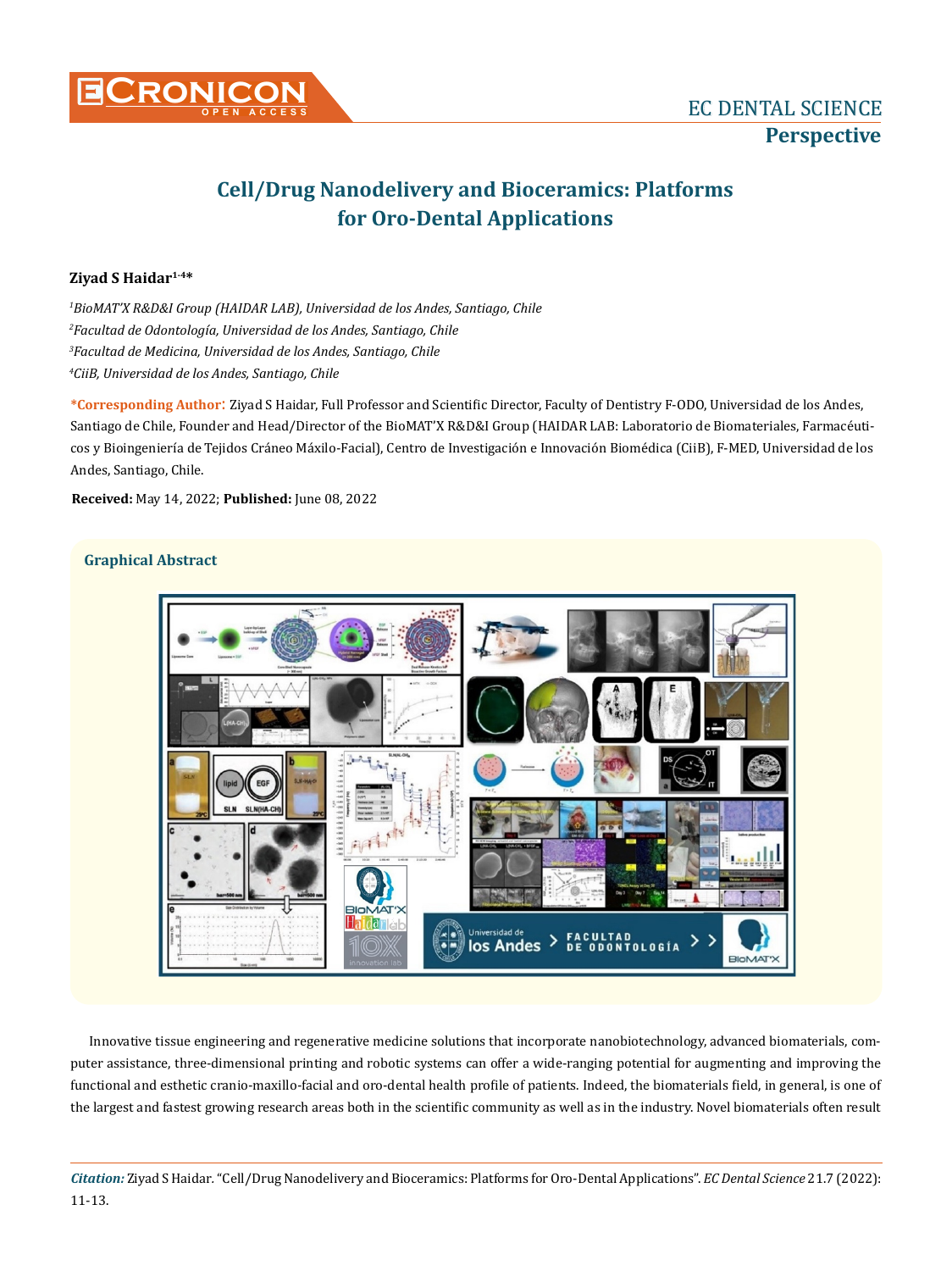from collaborations between different disciplines, not limited to, chemistry, medicine, pharmacology, engineering and biology. The overall objective is to lead the implementation of new solutions and devices for repairing and restoring form and function of the human body and eventually improving quality of life (QoL) and longevity successful ageing. Emphasis on the physico-chemico-mechanical and biocharacteristics and -interactions between the biomaterials and living tissues is hence, critical and evident.

Herein and for over 100 years, R&D&I efforts have focused on optimizing drug delivery. In recent years, cells, micro- and nano-particles, and combinations thereof as carriers, have emerged, mainly for facilitating superior encapsulation and controlled release pharmacokinetics. Indeed, most cells and drugs require an appropriate formulation for their successful application as pharmaceuticals. In this, the use of polymer-based hydrogel biomaterials for the delivery of drugs and recruitment of cells to promote tissue regeneration in the body is of growing interest and currently a hot research topic in pharmacology, pharmaceutics and bio-material science; a multi-/intradisciplinary research field. For example, hydrogels are cross-linked three-dimensional polymeric networks with unique properties such as affinity for biological fluids, tunable porosity, high water content and uptake, ease of preparation, flexibility, malleability, biocompatibility and biodegradability. Hence, while biomimetic hydrogels have been popular for tackling pharmacological, biomedical and clinical limitations of the existing drug delivery systems, injectable hydrogels have been recently gaining more attention due to the potential spatio-temporal control, tunability and stimuli-responsiveness capacities, offering significant innovative solutions in the delivery controlled and targeted delivery of therapeutics such as cells, genes, proteins and drug molecules, amongst others, with versatile platform applications in tissue engineering, regenerative medicine, implantology, functional and aesthetic surgical interventions, cancer, disease prevention and/or treatment and beyond.

Another prevalent R&D&I topic is bioCeramics. The use of ceramics in biological environments and biomedical applications is of enduringly-increasing importance, as is the understanding of how biology works with minerals to develop strong materials suitable for the clinic. Herein, bioCeramics have been revolutionizing the biomedical field in the form of bone grafts, fillers, implants and metal implant surface coatings for use in humans. Likewise, efforts are focusing on understanding and improving the biocompatibility, physicochemical and mechanical properties of such materials and devices, with the attention directed towards the development and potential use of ceramic/ceramic composites, at micro-, nano- and pico-scales. Indeed, exciting and potential opportunities are associated with the design, development and use of nanobioceramics as tissue- and body-interactive materials, facilitating healing and repair, or promoting the regeneration of tissues, therefore restoring physiological functions. Ceramic-based and/or ceramic-incorporated biomaterials are being biologically evaluated through numerous *in vitro*, *in vivo* and clinical tests. Safety of ceramic components and mechanical stability (preventing deformation under physiological conditions) and strength upon loading are major issues.

**Current challenges and opportunities in field:** Despite recent advances that continue accruing, including that several Injectable Hydrogels and bioCeramics have already received US-FDA approval, are understudy in clinical trial stage and/or are already commercially-available in the market, limitations (and therefore, opportunities for R&D&I) exist. Such, whether based on natural or synthetic (or hybrid) polymers and constituents, include challenges in structural chemistry, phase transition, synthesis, cross-linking, mechanical stability, visco-elasticity and porosity, in situ load release profile and pharmacokinetics over time, biodegradability, immunological compatibility, host-immune responses, lack of molecular-level studies; formulation and fabrication costs, administration route (injectable vs implantable), data analysis from quality clinical trials, GMP (good manufacturing practices) scale-up processes or strategies and/or applicationspecific regulatory obstacles; topics that still entail more extensive research and funding [1-12].

#### **Conflict of Interest**

The author of this article declares having no conflict of interest of any form or nature with any platelet concentrate product, protocol, technique or company.

*Citation:* Ziyad S Haidar*.* "Cell/Drug Nanodelivery and Bioceramics: Platforms for Oro-Dental Applications". *EC Dental Science* 21.7 (2022): 11-13.

12